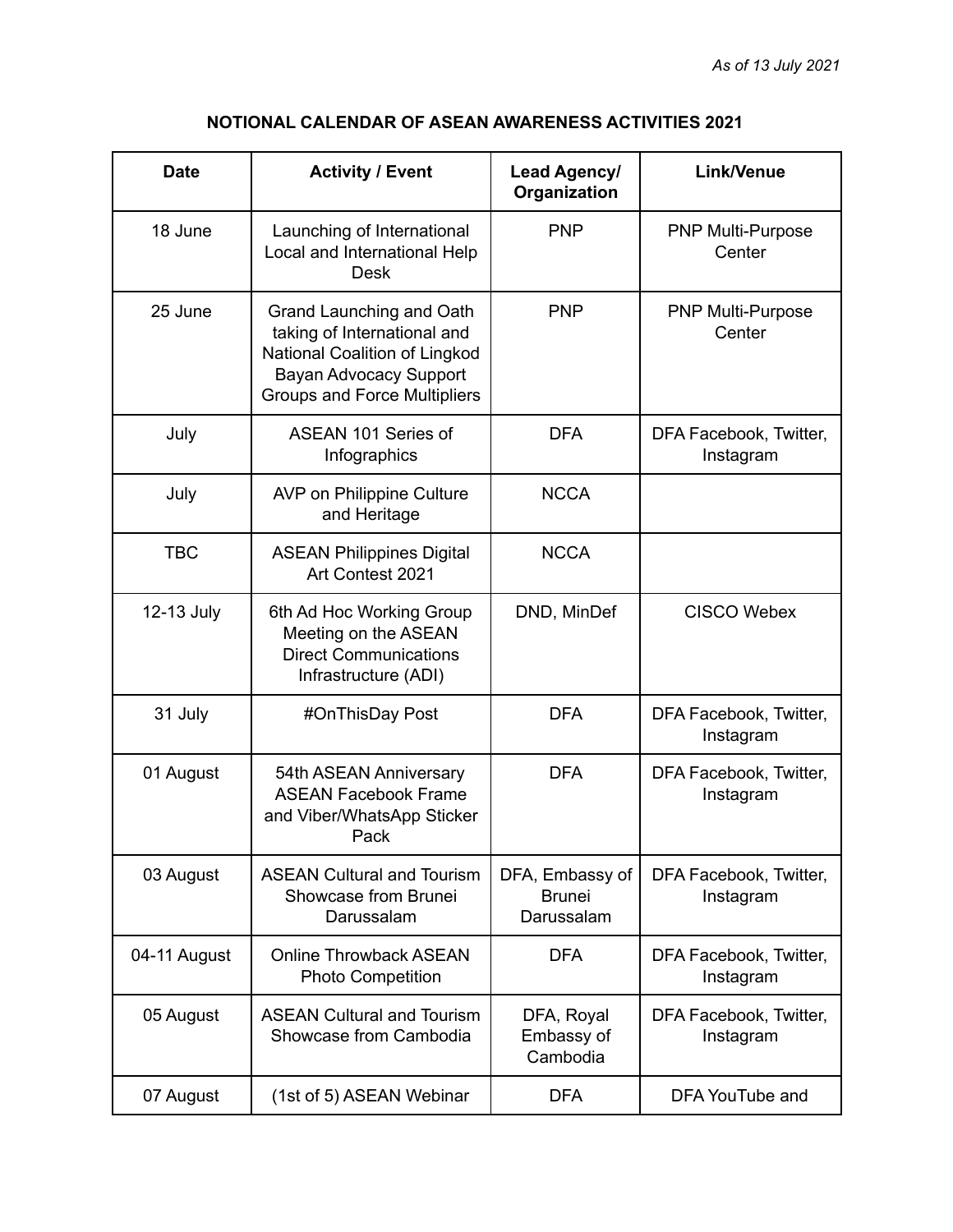|                | Series on Women in<br>Pre-Colonial Southeast Asian<br>Society                                                |                                                               | Facebook Livestream                    |
|----------------|--------------------------------------------------------------------------------------------------------------|---------------------------------------------------------------|----------------------------------------|
| 08 August      | <b>ASEAN Day Greeting Card</b>                                                                               | <b>DFA</b>                                                    | DFA Facebook, Twitter,<br>Instagram    |
| 08 August      | Display of ASEAN Emblem<br>on MOA LED Globe                                                                  | <b>DFA</b>                                                    | DFA Facebook, Twitter,<br>Instagram    |
| 9 August       | DFA Virtual 54th ASEAN<br><b>Anniversary Special Flag</b><br><b>Raising Ceremony</b>                         | <b>DFA</b>                                                    | DFA YouTube and<br>Facebook Livestream |
| 9 to 27 August | Woven Identities: Clothing<br><b>Traditions of ASEAN</b>                                                     | <b>NCCA</b>                                                   |                                        |
| 10 August      | <b>ASEAN Cultural and Tourism</b><br>Showcase from Indonesia                                                 | DFA, Embassy of<br>the Republic of<br>Indonesia               | DFA Facebook, Twitter,<br>Instagram    |
| 11 August      | Online ASEAN Thought<br><b>Bubble</b>                                                                        | <b>DFA</b>                                                    | DFA Facebook, Twitter                  |
| 11 August      | <b>Online Know Your ASEAN</b><br>Quiz                                                                        | <b>DFA</b>                                                    | DFA Facebook, Twitter,<br>Instagram    |
| 12 August      | <b>ASEAN Cultural and Tourism</b><br>Showcase from Lao PDR                                                   | DFA, Embassy of<br>the Lao PDR                                | DFA Facebook, Twitter,<br>Instagram    |
| 14 August      | (2nd of 5) ASEAN Webinar<br>Series on Spiritual Beliefs in<br><b>Pre-Colonial Southeast Asian</b><br>Society | <b>DFA</b>                                                    | DFA YouTube and<br>Facebook Livestream |
| 17 August      | <b>ASEAN Cultural and Tourism</b><br>Showcase from Malaysia                                                  | DFA, Embassy of<br>Malaysia                                   | DFA Facebook, Twitter,<br>Instagram    |
| 18 August      | <b>Online Know Your ASEAN</b><br>Quiz                                                                        | <b>DFA</b>                                                    | DFA Facebook, Twitter,<br>Instagram    |
| 19 August      | <b>ASEAN Cultural and Tourism</b><br>Showcase from Myanmar                                                   | DFA, Embassy of<br>the Republic of<br>the Union of<br>Myanmar | DFA Facebook, Twitter,<br>Instagram    |
| 21 August      | (3rd of 5) ASEAN Webinar<br>Series on Seabourn Trade in<br><b>Pre-Colonial Southeast Asian</b>               | <b>DFA</b>                                                    | DFA YouTube and<br>Facebook Livestream |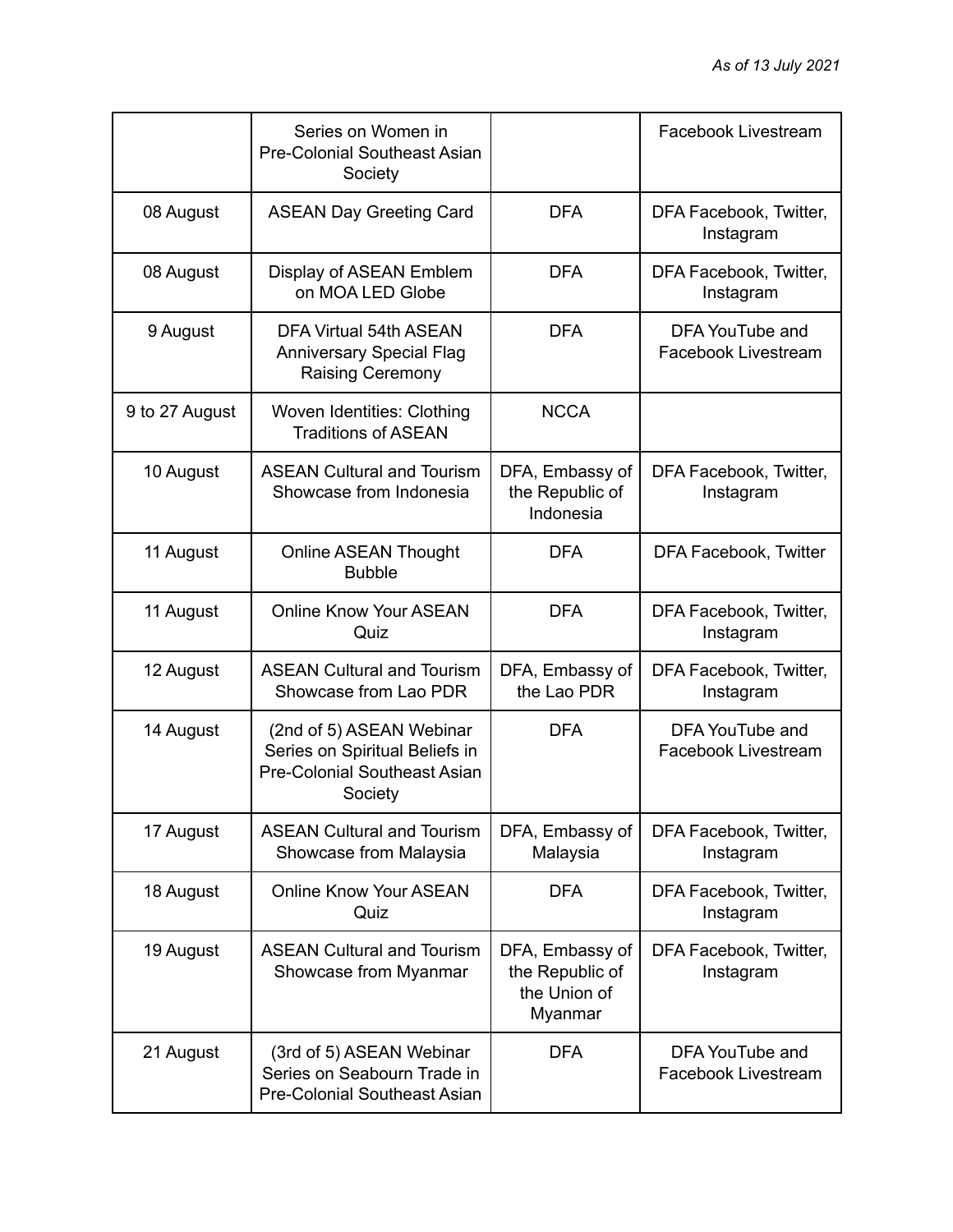|                              | Society                                                                                                        |                                                             |                                        |
|------------------------------|----------------------------------------------------------------------------------------------------------------|-------------------------------------------------------------|----------------------------------------|
| 22 August                    | (4th of 5) ASEAN Webinar<br>Series on Culinary Traditions<br>in Pre-Colonial Southeast<br><b>Asian Society</b> | <b>DFA</b>                                                  | DFA YouTube and<br>Facebook Livestream |
| 24 August                    | <b>ASEAN Cultural and Tourism</b><br>Showcase from the<br>Philippines                                          | DFA, NCCA,<br><b>CCP</b>                                    | DFA Facebook, Twitter,<br>Instagram    |
| 25 August                    | <b>Online Know Your ASEAN</b><br>Quiz                                                                          | <b>DFA</b>                                                  | DFA Facebook, Twitter,<br>Instagram    |
| 26 August                    | <b>ASEAN Cultural and Tourism</b><br>Showcase from Singapore                                                   | DFA, Embassy of<br>the Republic of<br>Singapore             | DFA Facebook, Twitter,<br>Instagram    |
| 27 August                    | <b>Online ASEAN Thought</b><br><b>Bubble</b>                                                                   | <b>DFA</b>                                                  | DFA Facebook, Twitter                  |
| 28 August                    | (5th of 5) ASEAN Webinar<br>Series on Musical Traditions<br>in Pre-Colonial Southeast<br><b>Asian Society</b>  | <b>DFA</b>                                                  | DFA YouTube and<br>Facebook Livestream |
| 30 August                    | <b>ASEAN Cultural and Tourism</b><br>Showcase from Thailand                                                    | DFA, The Royal<br>Thai Embassy                              | DFA Facebook, Twitter,<br>Instagram    |
| 30 August                    | Conference on ASEAN<br><b>Tourism Recovery</b>                                                                 | <b>DOT</b>                                                  | Hybrid Format (Manila)                 |
| 31 August                    | <b>ASEAN Cultural and Tourism</b><br>Showcase from Viet Nam                                                    | DFA, Embassy of<br>the Socialist<br>Republic of Viet<br>Nam | DFA Facebook, Twitter,<br>Instagram    |
| September                    | <b>Tingin ASEAN Film Festival</b>                                                                              | <b>NCCA</b>                                                 |                                        |
| 15 September                 | <b>ASEAN Research Forum on</b><br><b>Substance Use Prevention</b><br><b>Interventions and Policies</b>         | <b>ATCPDE</b> in<br>partnership with<br><b>DDB</b>          | <b>Microsoft Teams</b>                 |
| 6, 13, 20, and<br>27 October | <b>ASEAN Virtual Training on</b><br><b>Effective Delivery Skills for</b><br><b>Preventive Drug Education</b>   | <b>ATCPDE</b> in<br>partnership with<br><b>DDB</b>          | <b>Microsoft Teams</b>                 |
| <b>TBA</b>                   | <b>ASEAN Gender and</b><br>Development and Tourism:                                                            | <b>DOT</b>                                                  |                                        |